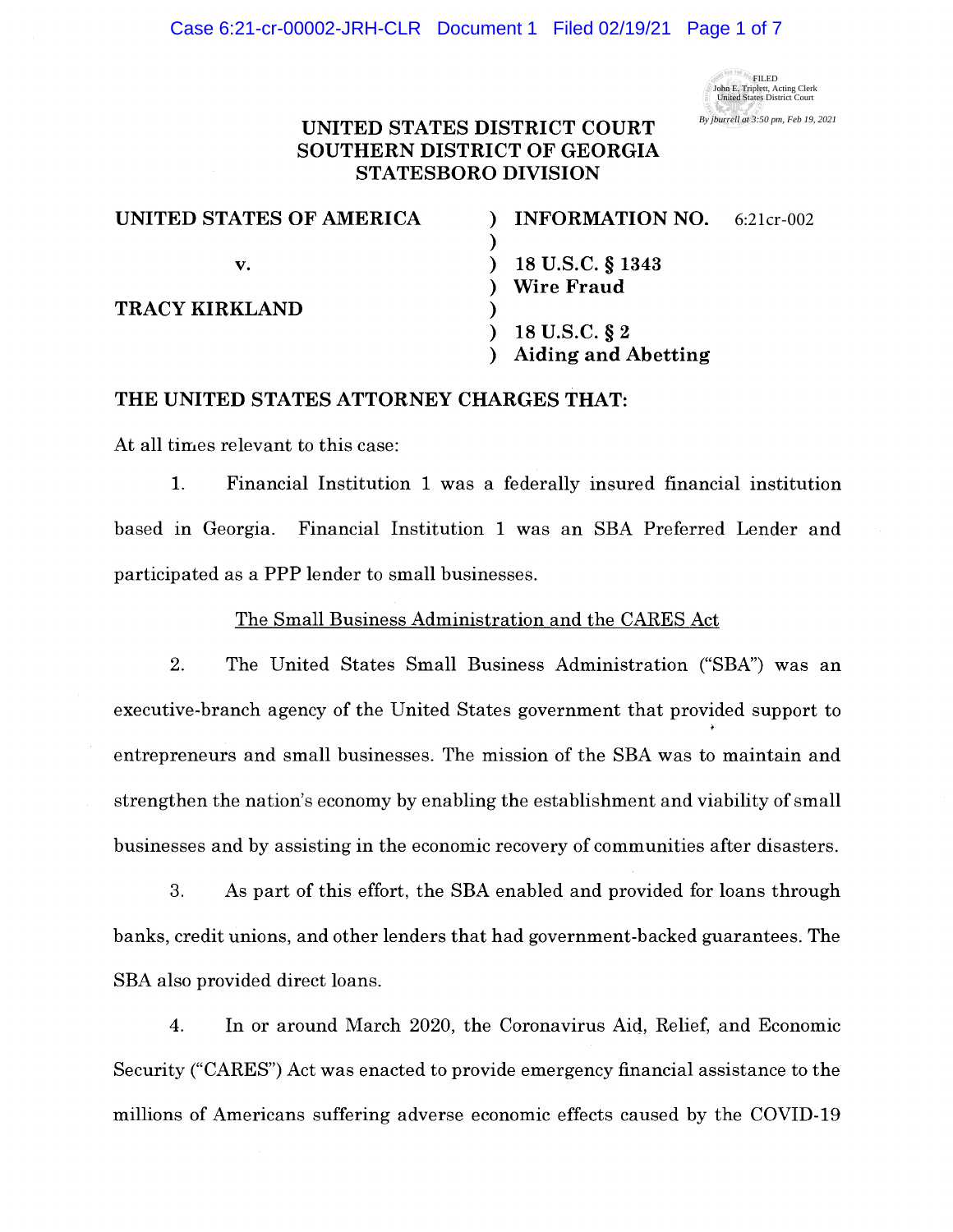pandemic. The CARES Act established several new temporary programs and provided for expansion of others, including programs created and/or administered by the SBA.

### The Paycheck Protection Program

5. One source of relief provided by the CARES Act was the authorization of up to \$349 billion in forgivable loans to small businesses for job retention and certain other expenses, through a program referred to as the Paycheck Protection Program ("PPP"). In or around April 2020, Congress authorized over \$300 billion in additional PPP funding.

6. In order to obtain a PPP loan, a qualifying business was required to submit a PPP loan application, which was signed by an authorized representative of the business. The PPP loan application required the business (through its authorized representative) to acknowledge the program rules and make certain affirmative certifications in order to be eligible to obtain the PPP loan. In the PPP loan application, the small business (through its authorized representative) was required to state, among other things, its: (i) average monthly payroll expenses; and (ii) number of employees. These figures were used to calculate the amount of money the small business was eligible to receive under the PPP. In addition, businesses applying for a PPP loan were required to provide documentation showing their payroll expenses.

7. A PPP loan application was required to be processed by a participating financial institution ("lender"). If a PPP loan application was approved, the lender

2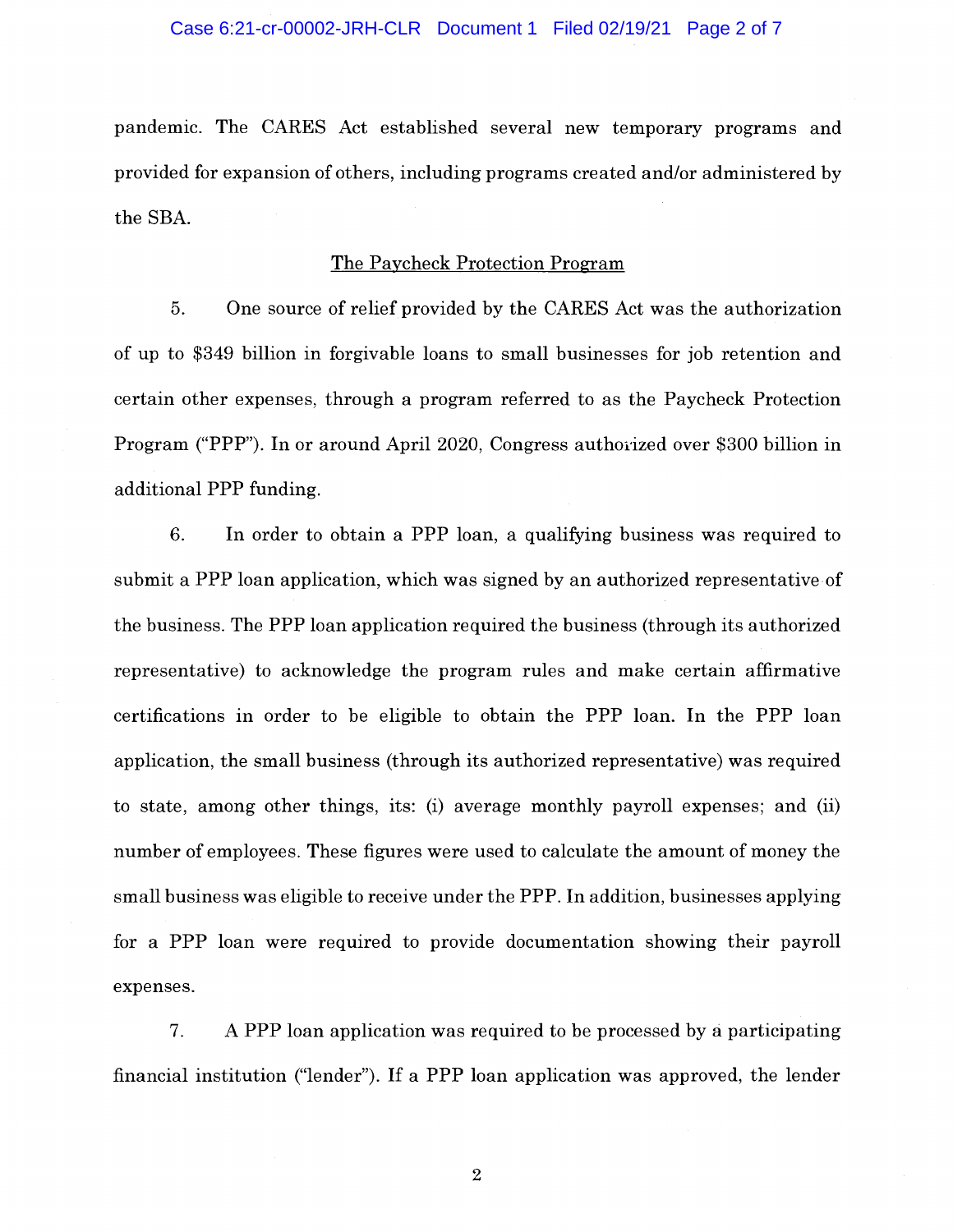#### Case 6:21-cr-00002-JRH-CLR Document 1 Filed 02/19/21 Page 3 of 7

funded the PPP loan using its own monies, which were 100% guaranteed by the SBA. Data from the application, including information about the borrower, the total amount of the loan, and the listed number of employees, was transmitted by the lender to the SBA in the course of processing the loan.

8. PPP loan proceeds were required to be used by the business on certain permissible expenses: payroll costs, interest on mortgages, rent, and utilities. The PPP allowed the interest and principal on the PPP loan to be entirely forgiven if the business Spent the loan proceeds on these expense items within a designated period of time after receiving the proceeds and used a certain amount of the PPP loan proceeds on payroll expenses.

#### The Economic Injury Disaster Loan Program

9. The Economic Injury Disaster Loan ("EIDL") program was an SBA program that provided low-interest financing to small businesses, renters, and homeowners in regions affected by declared disasters.

10. The CARES Act authorized the SBA to provide EIDLs to eligible small businesses experiencing substantial financial disruptions due to the COVID-19 pandemic. In addition, the CARES Act authorized the SBA to issue advances of up to \$10,000 to small businesses. The amount of the advance was determined by the number of employees the applicant certified having. The advances did not have to be repaid.

11. In order to obtain an EIDL and advance, a qualifying business was required to submit an application to the SBA and provide information about its

3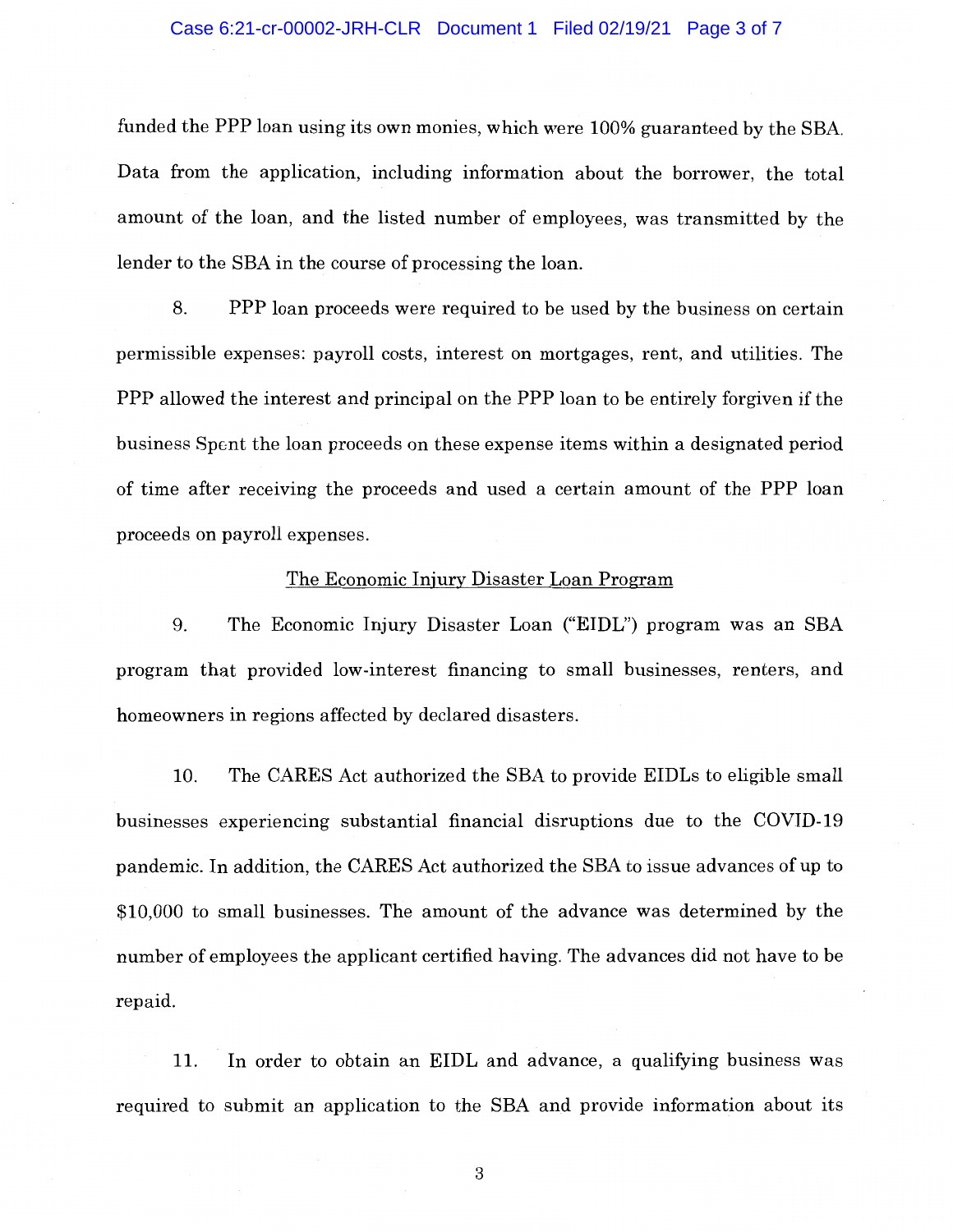### Case 6:21-cr-00002-JRH-CLR Document 1 Filed 02/19/21 Page 4 of 7

operations, such as the number of employees, gross revenue for the 12-month period preceding the disaster, and cost of goods sold in the 12-month period preceding the disaster. In the case o{EIDLs for COVID-19 relief, the 12-month period was that preceding January 31, 2020. The applicant was also required to certify that all of the information in the application was true and correct to the best of the applicant's knowledge.

12. EIDL applications were submitted directly to the SBA and processed by the agency with support from a government contractor, Rapid Finance. The amount of the loan, if the application was approved, was determined based, in part, on the information provided in the application concerning the number of employees, gross revenue, and cost of goods, as described above. Any funds issued under an EIDL or advance were issued. directly by the SBA. EIDL funds were permitted to be used for payroll expenses, sick leave, production costs, and business obligations, such as debts, rent, and mortgage payments. If the applicant also obtained a loan under the PPP, the EIDL funds were not permitted to be used for the same purpose as the PPP funds.

### The Scheme to Defraud

13. From in or around May 2020, continuing up to and including at least in or around August 2020, Defendant **KIRKLAND** devised a scheme to defraud by submitting and causing to be submitted false and fraudulent loan applications (i) to the SBA in order to obtain funds through the EIDL program and (ii) to Financial Institution 1 in order to obtain funds through the PPP.

4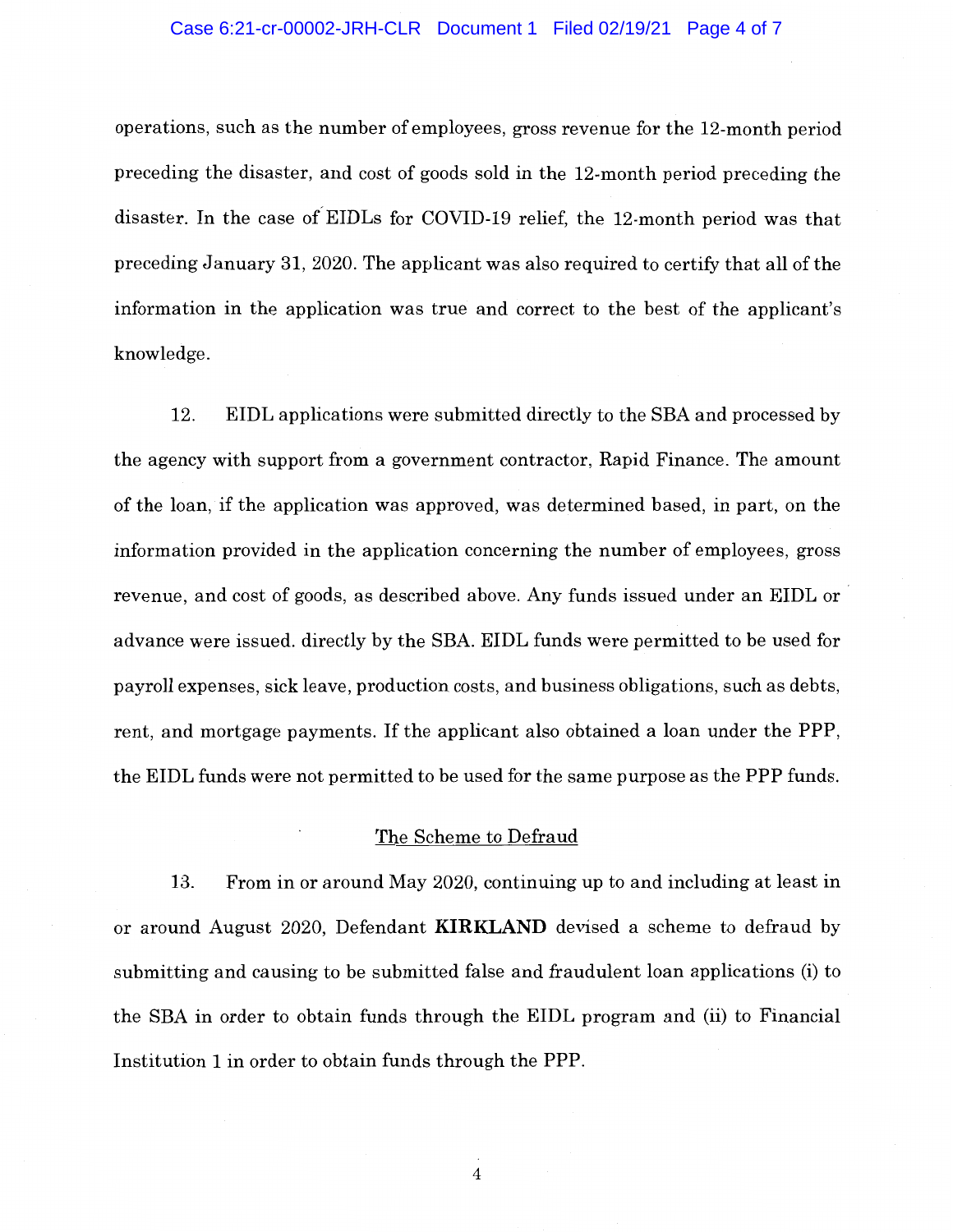### Object of the Scheme to Defraud

14. It was the purpose of the scheme for Defendant **KIRKLAND** to unjustly enrich herself and others by obtaining EIDL and PPP loan proceeds under false and misleading pretenses, including by making false statements that she operated a she operated a business named "Kirklands Hair N Beauty" located in Swainsboro, Georgia, when she did not.

#### Manner and Means

15. On or about July 30, 2020, Defendant **KIRKLAND** applied electronically for an EIDL from the SBA ("SBA Loan #6059798202). In connection with her EIDL Application, Defendant **KIRKLAND** falsely affirmed, among other information, that she operated a business named "Kirklands Hair N Beauty" located in Swainsboro, Georgia, and that the business had three employees, and in the twelve months prior to the disaster, had \$253,423 in gross revenues and \$120,673 in cost of goods sold. On or about August 10, 2020, EIDL Application was approved for an EIDL loan in the amount of \$66,400.

16. On or about August 12, 2020, approximately \$66,400 in PPP funds were deposited into an account controlled by Defendant **KIRKLAND** at Financial Institution 1.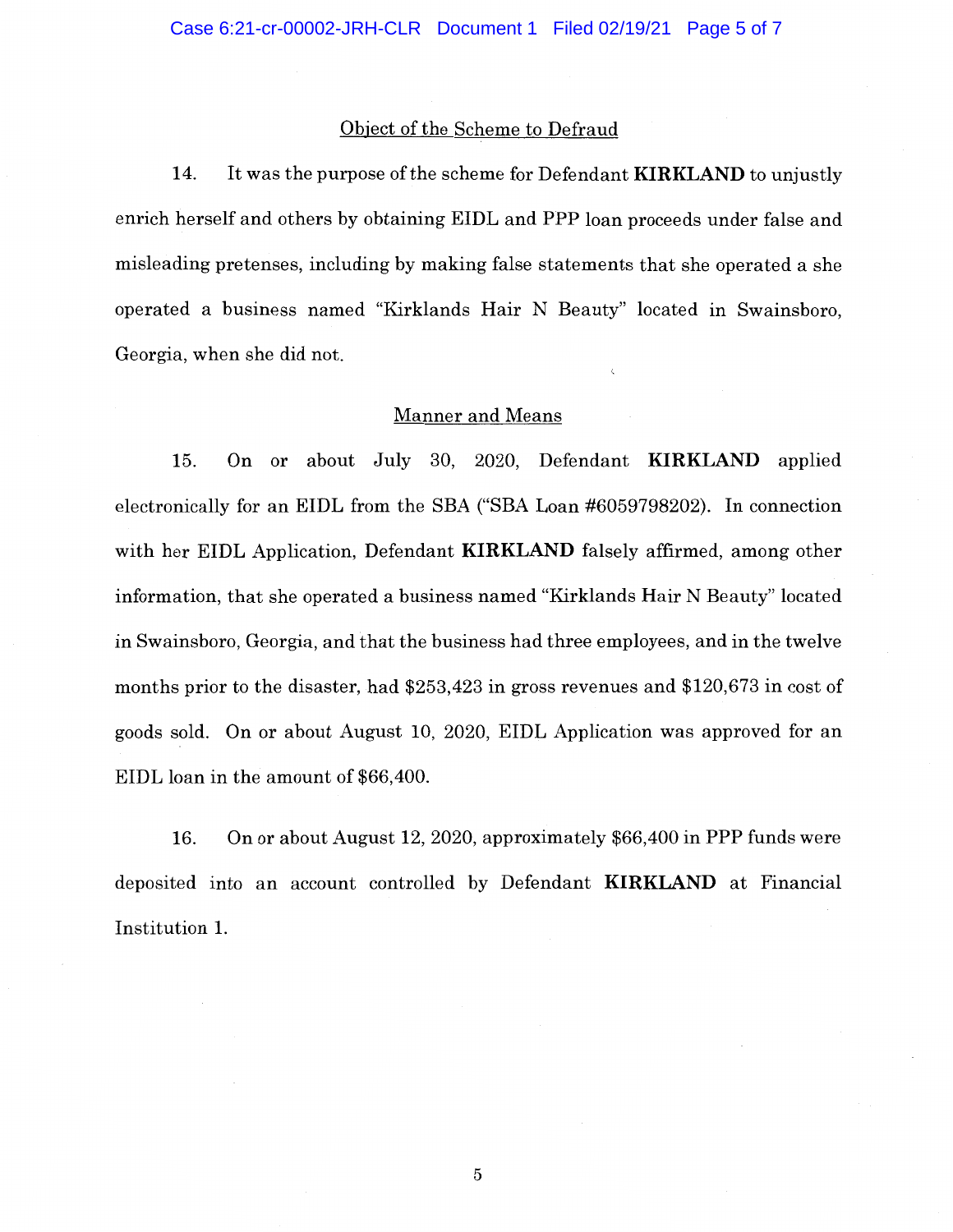# **COUNT ONE**  *Wire Fraud*  18 U.S.C. § 1343

17. Paragraphs 1-16 of this Information are realleged and incorporated herein.

18. Beginning in or about May 2020, and continuing until in or about August 2020, within the Southern District of Georgia, and elsewhere, the defendant,

## **TRACY KIRKLAND,**

and others known and unknown to the grand jury, aided and abetted by each other, having knowingly devised and intended to devise a scheme and artifice to defraud, and to obtain money and property by means of materially false and fraudulent pretenses, representations, and promises, did transmit and cause to be transmitted by means of wire communications in-interstate commerce, writings, signs, signals, pictures, and sounds for the purpose of executing such scheme and artifice, as set forth below:

| Count | <b>Approximate Date</b> | Description                                                                                                                                                                 |
|-------|-------------------------|-----------------------------------------------------------------------------------------------------------------------------------------------------------------------------|
|       | August 12, 2020         | Wire transfer of \$66,400 that the SBA, in<br>Colorado, caused to be routed in interstate<br>commerce to Defendant <b>KIRKLAND's</b><br>account at Financial Institution 1. |

All in violation of Title 18, United States Code, Section 1343 and 2.